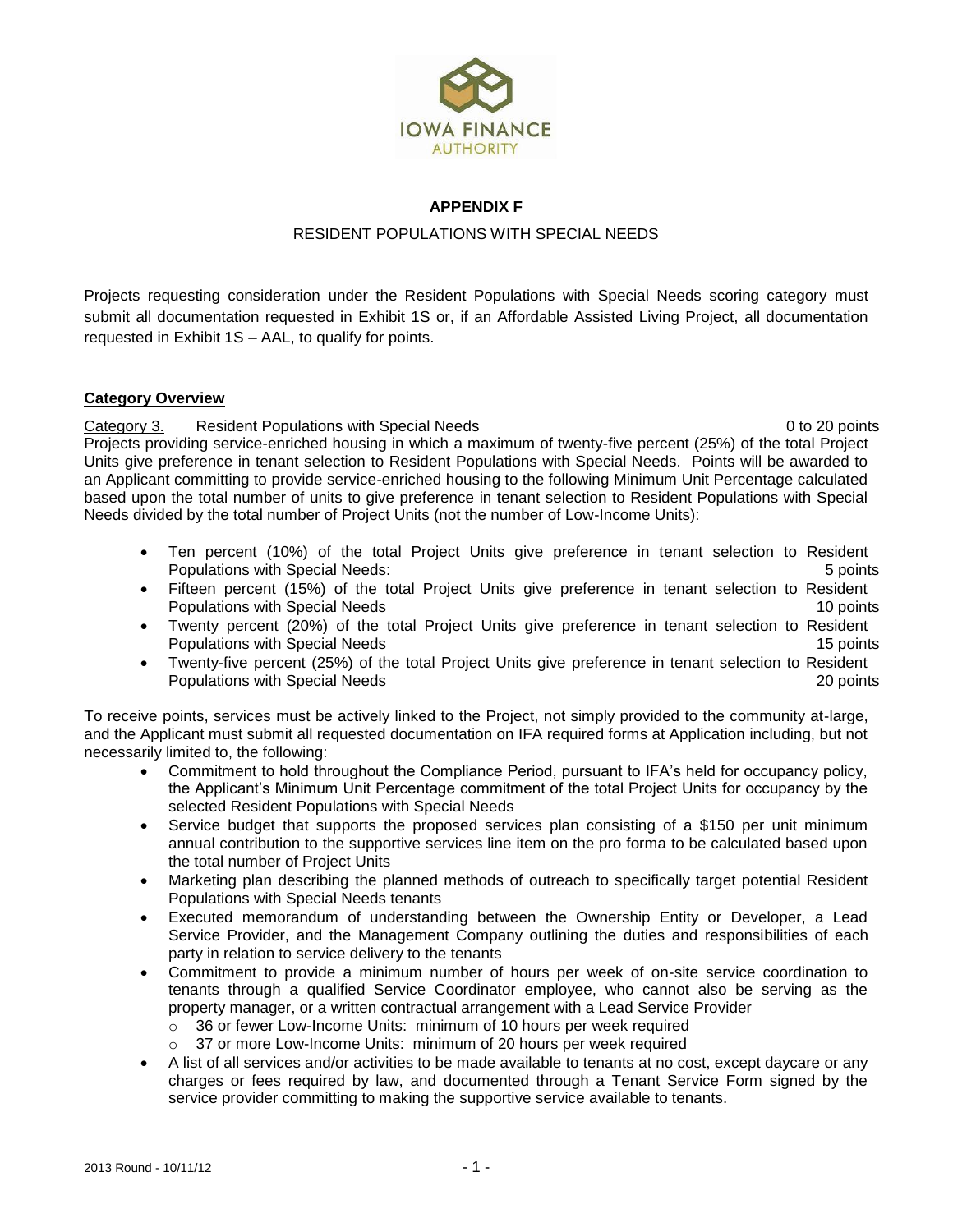- Commitment to obtain Tenant Services Certification forms at least annually, signed by one or more nonprofit service providers and maintain such written verification of services made available to tenants in the Project files for compliance monitoring purposes
- All Project Units must be designed and suitable for occupancy by the targeted Resident Populations with Special Needs. For example, in housing targeted to persons with a physical Disability, at least the Minimum Unit Percentage of apartments must be Handicapped Accessible and the Handicapped Accessible units must be dispersed throughout the property rather than segregated. In housing targeted to survivors of domestic violence and their families, appropriate security measures should be incorporated in the project's design.
- The Ownership Entity must agree to maintain an extra column on the waiting list for persons in the targeted Resident Populations with Special Needs with a preference shown as part of the project's Affirmative Fair Housing Marketing Plan. The waiting list must also track whether the household requires a Handicapped Accessible unit.
- The Applicant is responsible for ensuring that all Fair Housing requirements are met.
- The Project's Resident Populations with Special Needs scoring commitments will be specified in the LURA.

Affordable Assisted Living projects including 10 or more Low-Income Units providing assisted living and making a commitment to appropriate certification as an assisted living program by the Iowa Department of Inspections and Appeals and to maintain that certification throughout the Compliance Period. 20 points

# **Boarding Home Registration**

The Boarding Home Registration certification on the Special Needs tab must be completed as part of the on-line application submission. Iowa law (Iowa Code Chapter 135O and Iowa Administrative Code 481 – chapter 66) requires that owners, operators, or managers of a "boarding home" register the property with the Iowa Department of Inspections and Appeals (DIA) and submit an annual occupancy report. A "boarding home" has a specific definition under Iowa law that may apply to a residential apartment building. Please review Iowa's requirements at the DIA Boarding Home Registration web site to determine if the Project must comply upon completion. After review of the applicable law and administrative rules, complete the Boarding Home Registration certification on the Special Needs tab in the on-line application.

### **Abbreviated Glossary of Terms also refer to QAP Appendix 2 – Glossary of Terms and Exhibit 1S or Exhibit 1S – AAL, as applicable**

**Assisted Living** Program/Facility means housing with services, as defined in Chapter 231C of the Iowa Code. The Developer must have successfully obtained an Assisted Living certification for at least one project from the State of Iowa and is currently in good standing with the Iowa Dept. of Inspections and Appeals.

**Disability** means at least one of the following criteria: 1) Has a physical, mental or emotional impairment which is expected to be of long-continued and indefinite duration, substantially impedes the person's ability to live independently, and is of a nature that such ability could be improved by more suitable housing conditions; OR 2) Has a developmental Disability, defined as a severe chronic Disability which is attributable to a mental or physical impairment or combination of mental and physical impairments, is manifested before the Person attains age 22, is likely to continue indefinitely, results in substantial functional limitation in three or more of the following areas of major life activity: self-care, receptive and expressive language, learning, mobility, self-direction, capacity for independent living, and economic self-sufficiency; and which reflects the person's need for a combination and sequence of special, interdisciplinary, or generic care, treatment, or other services which are of lifelong, or extended duration and are individually planned and coordinated.

**Frail Older Persons** mean Older Persons requiring assistance with three or more activities of daily living.

**Handicapped Accessible** means meeting the construction standards for the Unit set forth in Chapter 11 of the International Building Code 2006, or the local building code related to Accessibility of Units if more stringent.

**Held for Occupancy** means the percentage of the total Project units specified in the approved Application must be designed and held for occupancy by members of the selected Resident Populations with Special Needs Target Population(s) (the Target Population), with IFA's "held for occupancy policy" that states the following: (1). During